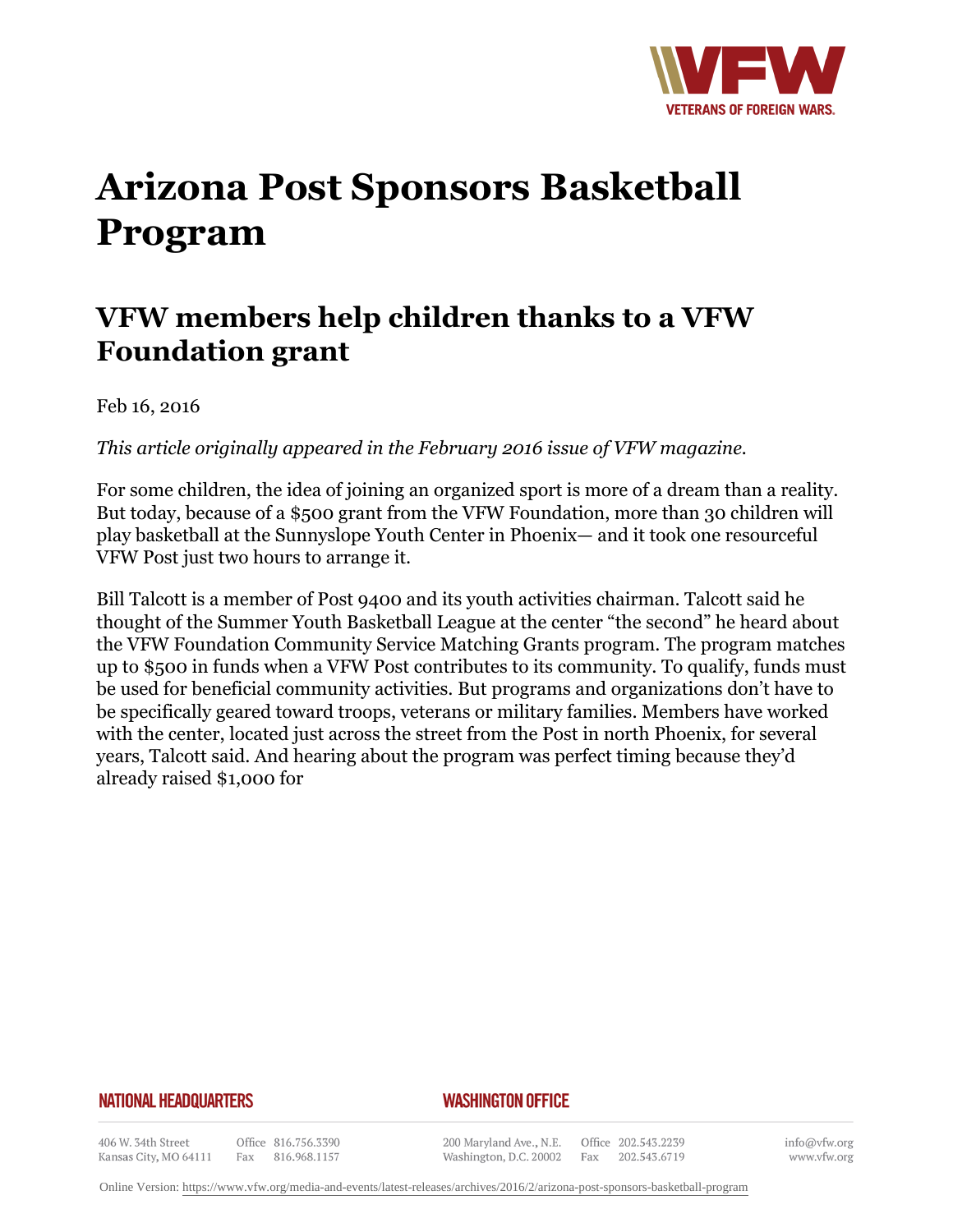

## Sunnyslope.

With the VFW Foundation matching up to \$500, the Post was able to give a total of \$1,500. "We knew it was going to be put to a good cause, and that's very gratifying," he said. "The entire intent of this was to help children who otherwise could not have participated." Talcott, a Vietnam veteran who was an infantry platoon leader in the 82nd Airborne Division, said the total grant application process only took two hours. "It's not very often you can do something so simple and get \$500 to help others," he said. "We are very pleased."

It's a great way for a Post to connect with its community. For members of Post 9400, their relationship with the children is growing by the day. Members regularly attend Sunnyslope basketball games—they wear their VFW hats and other items proudly, Talcott said. As part of offering the children this opportunity, leaders at the center ask that recipients perform some service at the Post. But when the light chores are done, it's a chance to bond over an ice cream soda the Post provides for the children. It's a win-win for everyone.

"We're very appreciative of the VFW Foundation for this grant," Talcott said. "Everyone is really pleased." Talcott said helping others was easy thanks to the VFW Foundation Community Service Matching Grants program. "I didn't even have to go to the Post Office," he said. "I would really encourage any VFW Post to take advantage of this program—just go ahead and do it."

Posts are encouraged to apply for the grants. With \$95,000 left to distribute at press time, that means a lot of Posts can help their communities. For more information and to apply, visit [http:http://www.vfwfoundation.org/grants.](http:http://www.vfwfoundation.org/grants) The VFW Foundation, founded in 1996, is located at VFW National Headquarters in Kansas City and has a five-person staff.